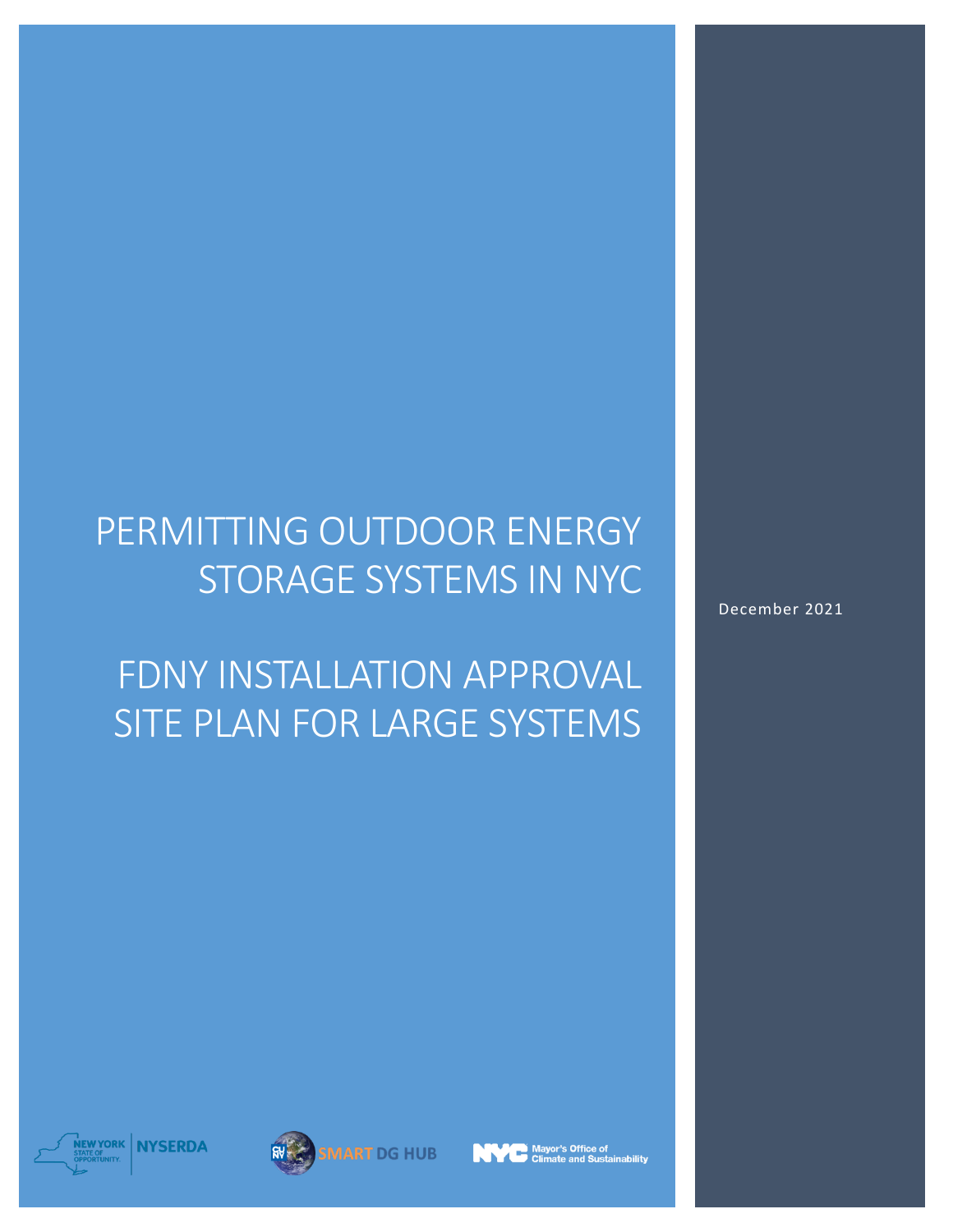# **Overview**

The Smart Distributed Generation (DG) Hub, established by Sustainable CUNY of the City University of New York in 2013, is a comprehensive effort to develop a strategic pathway to safe and effective solar and storage installations in New York City. This document was created in collaboration with the NYC Fire Department (FDNY) and is intended to provide guidance regarding the development of an energy storage installation Site Plan, a key component of the site-specific Installation Approval, which is a requirement for permitting large energy storage systems (ESS) in NYC.

As detailed in **3RCNY Rule 608-01**, site-specific Installation Approval is a required part of the FDNY's permitting process for all Large ESS (defined as per section (c)(2) of the Rule as >250kWh for Li-ion based battery types and >500kWh for all other battery chemistry types). The submittal package for the Installation Approval must include:

- a detailed Site Plan which must be prepared by a NYS registered design professional with knowledge of ESS failure modes/analysis and should include the information outlined in the following pages.
- official architectural drawings (Construction, Fire Protection, Electrical, etc.) signed and stamped by the Registered Design Professional.
- other elements as described in section (e) of the Rule.

# Table of Contents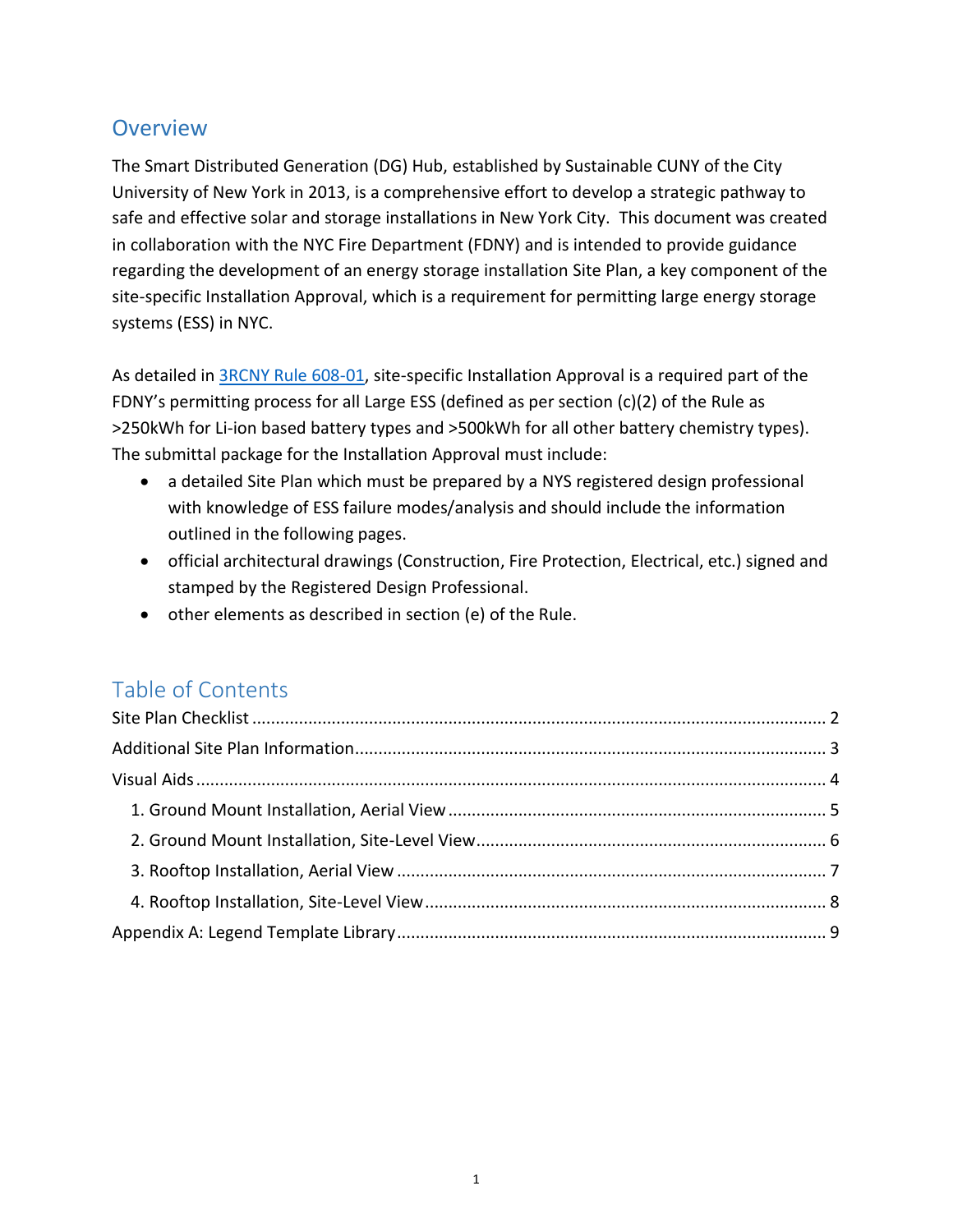# <span id="page-2-0"></span>Site Plan Checklist

Each Site Plan should include a written description of all items listed in Table 1 below (adapted and expanded from section (e) of 3RCNY Rule 608-01). In addition, the Site Plan should also include visual aids – photographs, and/or map images, and/or site drawings – and these visual aids should show the locations of certain elements as indicated below, using labels or symbols.

## **Table 1: Universal Site Elements**

| <b>Site Plan Item/Element</b>                                                                | Indicate on        |
|----------------------------------------------------------------------------------------------|--------------------|
|                                                                                              | <b>Visual Aids</b> |
| Exact location of the stationary storage battery system installation; including              |                    |
| location of access panel or enclosure entrance(s)                                            |                    |
| Surrounding public streets, fire apparatus access roads and pedestrian walkways              |                    |
| All buildings and structures on or adjoining the premises (or within 100 feet of the         |                    |
| perimeter of the system), identified by occupancy group and construction type.               |                    |
| $\triangleright$ Especially note buildings with sensitive occupancies (e.g. schools) or      |                    |
| complicated egress (e.g. hospitals)                                                          |                    |
| $\triangleright$ Impact on surrounding exposures due to: explosion, heat flux, toxic fumes.  |                    |
| Any walls or fencing enclosing the installation or the premises on which it is               |                    |
| located.                                                                                     |                    |
| All transportation and utility infrastructure, including electrical power lines, within      |                    |
| 250 feet of the installation.                                                                | (as image(s)       |
|                                                                                              | allow)             |
| Location and content of signage.                                                             |                    |
| Location and type of other stationary storage battery systems located on the                 |                    |
| premises or within 50 feet of the proposed installation (if 50 feet extends to other         |                    |
| premises, as determined by visual inspection of the outdoor space or reasonable              |                    |
| inquiry of the owner).                                                                       |                    |
| E-Stop and emergency shutdown procedures:                                                    |                    |
| $\triangleright$ E-stops should be designed as per the requirements of RCNY 608-01(g)(3)(D). |                    |
| $\triangleright$ Specify what is shut down when e-stop is activated                          |                    |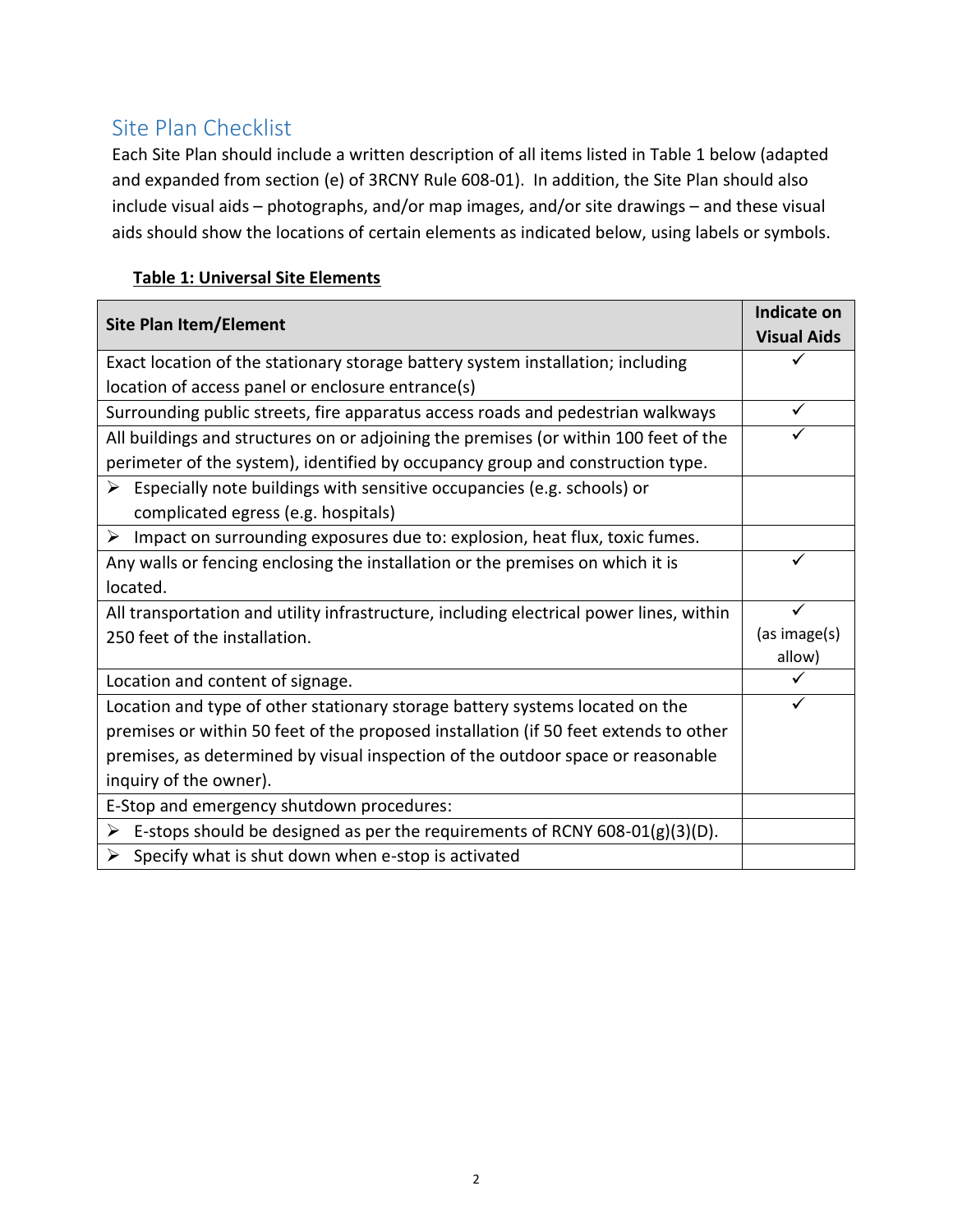# <span id="page-3-0"></span>Additional Site Plan Information

Table 2 lists additional elements that should also be included in Site Plans if they are applicable to a project (many, but potentially not all, elements below will be applicable for most projects). As with the items in Table 1, these items should also be described both in written form as well as denoted on visual aids where relevant.

## **Table 2: As-Applicable Site Elements**

| <b>Site Plan Element</b>                                                                      | Indicate on        |
|-----------------------------------------------------------------------------------------------|--------------------|
|                                                                                               | <b>Visual Aids</b> |
| Hydrant locations, hydrant main sizes, and hydrant distance(s) to FDC or ESS                  |                    |
| (whichever is applicable)                                                                     |                    |
| Suppression system - number of sprinkler zones, activation of zones (manual or                |                    |
| automatic), suppression agent (water-based or other)                                          |                    |
| Responder access area(s):                                                                     |                    |
| $\triangleright$ Fire Department Connection (FDC) locations, distance from ESS, and           |                    |
| identifications of which zone each FDC feeds (signage). Ensure FDC is not                     |                    |
| located within the deflagration hazard zones or high heat flux areas.                         |                    |
| $\triangleright$ E-stop location & distance from ESS. Ensure e-stop is not located within the |                    |
| deflagration hazard zones or high heat flux areas.                                            |                    |
| Manual smoke/gas purge system controls & distance from ESS. Ensure purge<br>➤                 |                    |
| switch is not located within the deflagration hazard zones or high heat flux                  |                    |
| areas.                                                                                        |                    |
| Building openings - on building if ESS is located on rooftop, otherwise on buildings          |                    |
| in close proximity                                                                            |                    |
| <b>Vehicle Parking</b>                                                                        | ✓                  |
| HVAC intakes - on building if ESS is located on rooftop, otherwise on buildings in            |                    |
| close proximity                                                                               |                    |
| Rooftop applications should include clear path/landing zones as per FC 504.4                  | ✓                  |
| Enclosure/container manual smoke/gas purge exit points                                        |                    |
| Enclosure/container déflagration vent locations & hazard zone                                 |                    |
| Flood zone information (FEMA Flood Map Service Center:                                        |                    |
| https://msc.fema.gov/portal/home)                                                             | (if applicable)    |
| Any other potential hazard (exposed natural gas piping, co-generation plant, fuel             |                    |
| cell, flammables/combustibles, hazardous materials storage, etc.).                            |                    |
| Any other measures or additional lines of protection (e.g. blast wall, etc.) to               |                    |
| mitigate the impact of battery system failure on the adjoining buildings or                   | (if applicable)    |
| structures, or other site-specific hazard mitigations, including those required by a          |                    |
| UL Standard 9540 hazard mitigation analysis or conditions of the product's                    |                    |
| Equipment Approval/Certificate of Approval (COA).                                             |                    |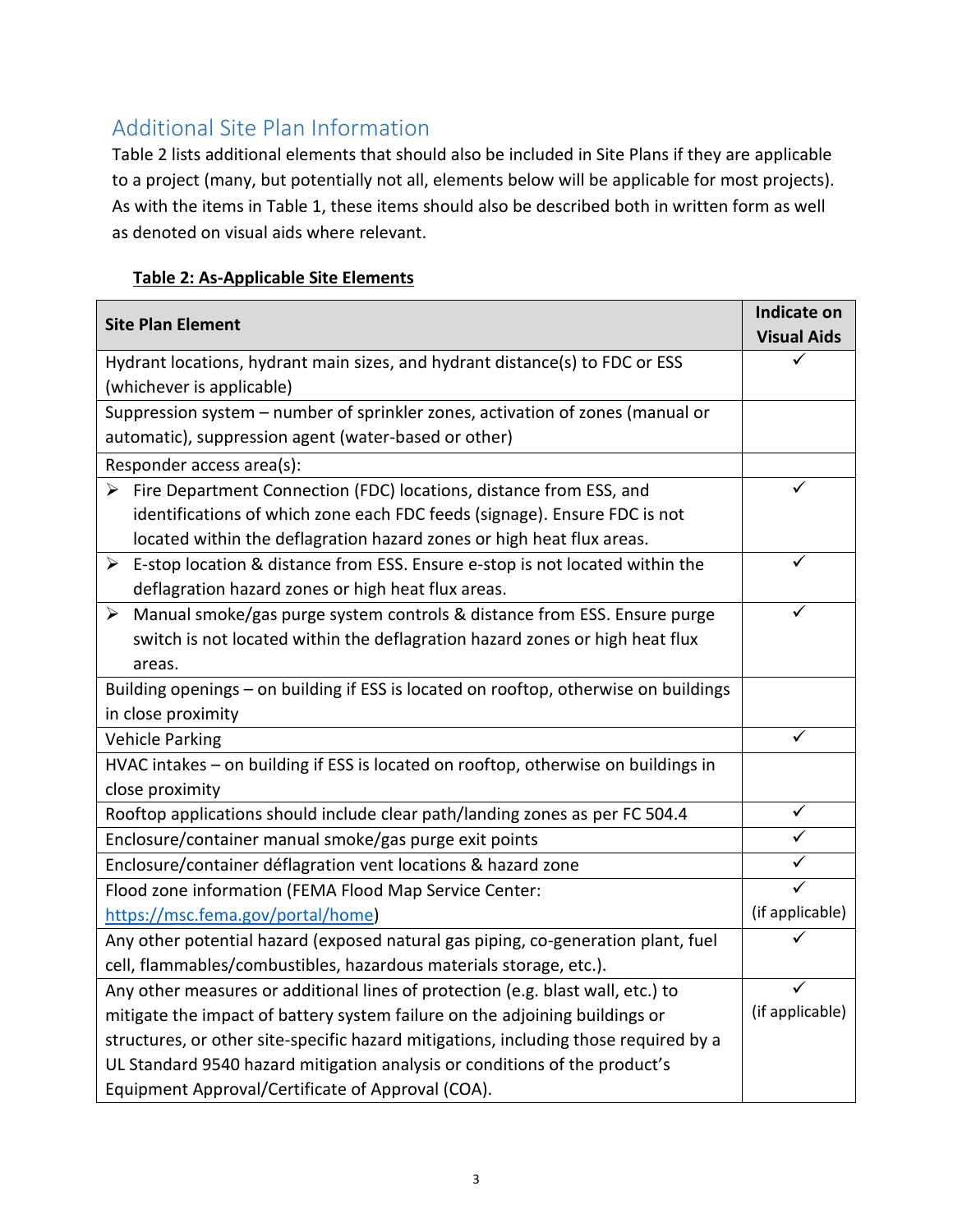# <span id="page-4-0"></span>Visual Aids

Visual aids are an important component of the Site Plan and should support thorough communication about the proposed project site and its surroundings to the FDNY plan reviewers. Suggested formats and instructions for visual aids are provided below. However, Site Plans may include any type and number of visual aids that would be helpful in imparting a thorough understanding of the project to FDNY plan reviewers.

The following types of visual aids are suggested:

- Satellite map images of proposed site aerial, broad-scope view that shows the project site in relation to its surroundings. Basic satellite-based mapping tools such as Google Maps are acceptable.
- Drawings/illustrations of proposed project more focalized, site-level view that shows a more detailed layout of the ESS and its key fire safety elements.
- Photographs that show key areas of the site, and/or any special or unique elements that should be discussed or highlighted with the plan reviewers.

Be sure to denote items clearly using a legend and/or labels.

Examples of site map screenshots and illustrations are provided on pages 4-7. These are intended as examples only; visual aids should be tailored to an individual site's unique features, layout, requirements, and site elements.

In addition, each visual aid example includes an accompanying legend. A *Legend Template Library* is available in Appendix A (page 9) which contains ready-to-use legend symbols, if desired (note that use of this legend format/structure is optional and provided as a helpful tool, but is not required).

#### **Example Visual Aids With Key Item Labels**

The following four examples illustrate what the visual aids in a site plan could look like, with examples of both a proposed ground-mount and a rooftop installation, as follows:

#### Example Visual Aid Contents:

- 1. Ground Mount, Aerial View
- 2. Ground Mount, Site-Level View
- 3. Rooftop Mount, Aerial View
- 4. Rooftop Mount, Site-Level View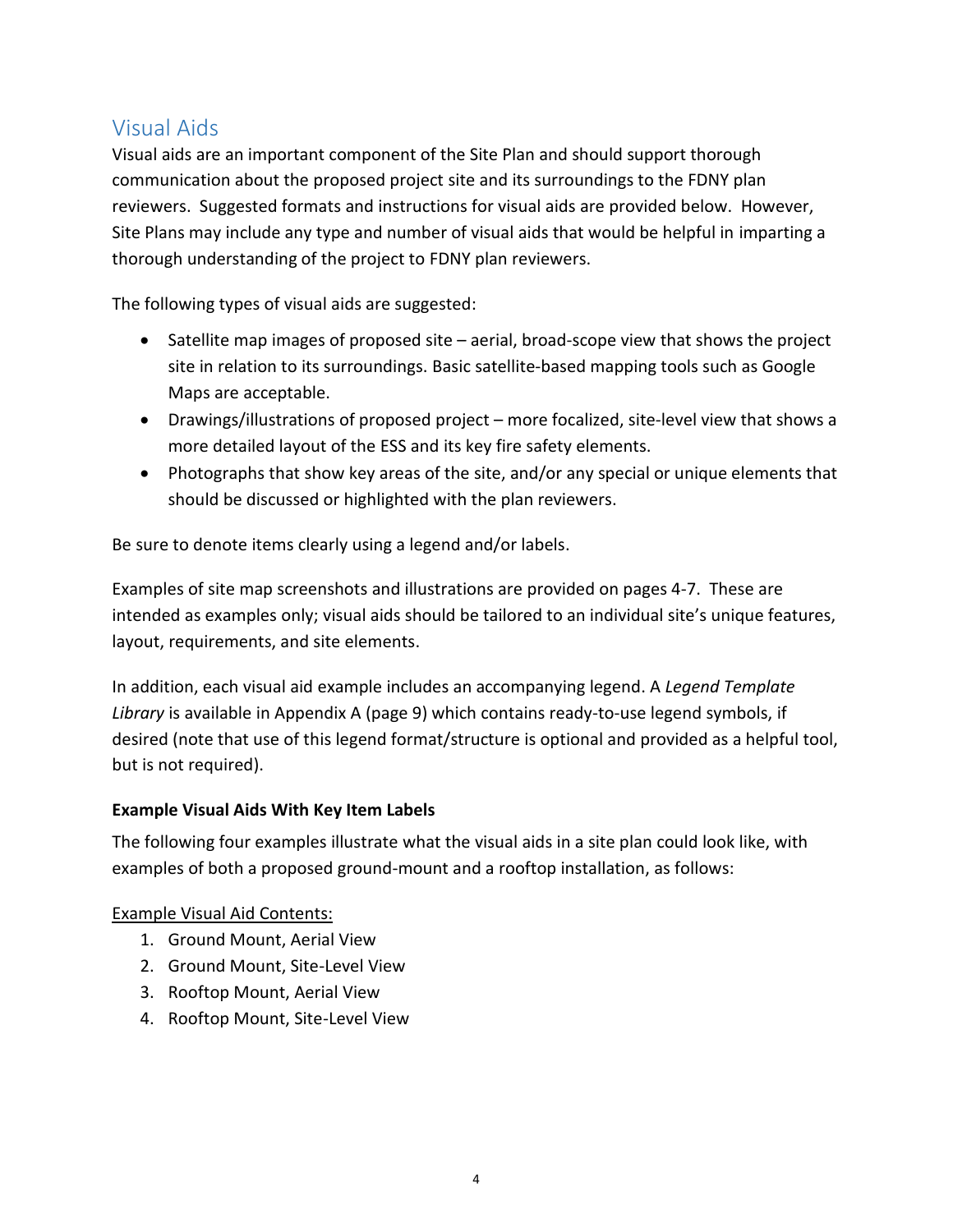## 1. Ground Mount Installation, Aerial View

This is an example image taken from Google's online satellite map. Key site as well as surrounding elements are labeled on the map. Note that the items listed in the legend pertain to elements that are specific to this particular site (e.g. School  $\boxed{\mathsf{S}}$  , Train Tracks , **TT** etc.). Legend labels are to be modified to meet your needs, for example a Hospital building denoted by  $\vert$  **H**  $\vert$ , or a Nursing Home denoted by $\boxed{\mathbf{N}}$  .

<span id="page-5-0"></span>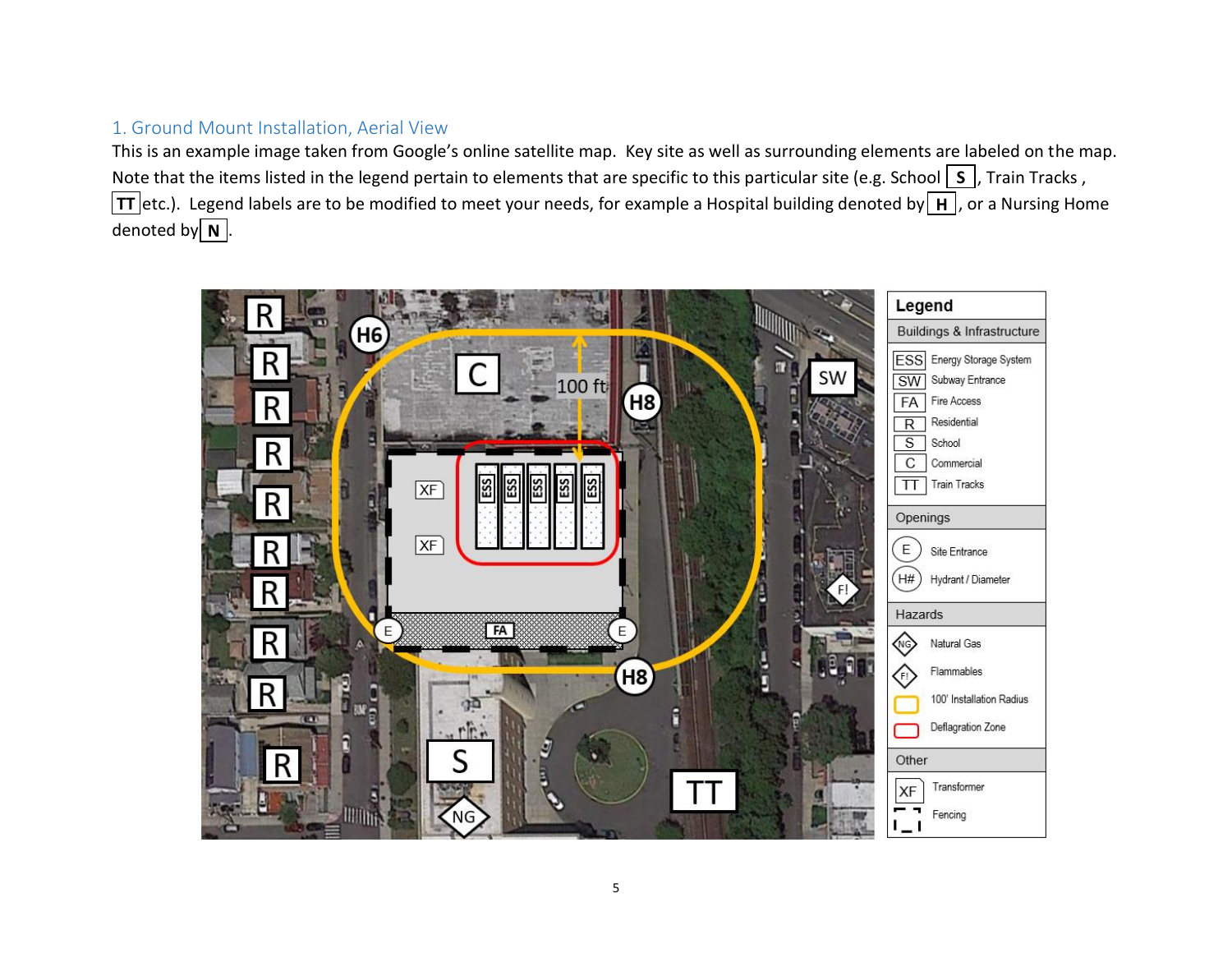### 2. Ground Mount Installation, Site-Level View

This is an example of a drawing of the proposed project at site-level view. Details pertaining to the location of equipment-specific elements (e.g. fire safeties, controls) are denoted. Likewise, any legend labels should be modified to meet the needs of your project. Additional layout details, such as the 6 foot spacing shown between containers in the example below, provide helpful context for plan reviewers.

<span id="page-6-0"></span>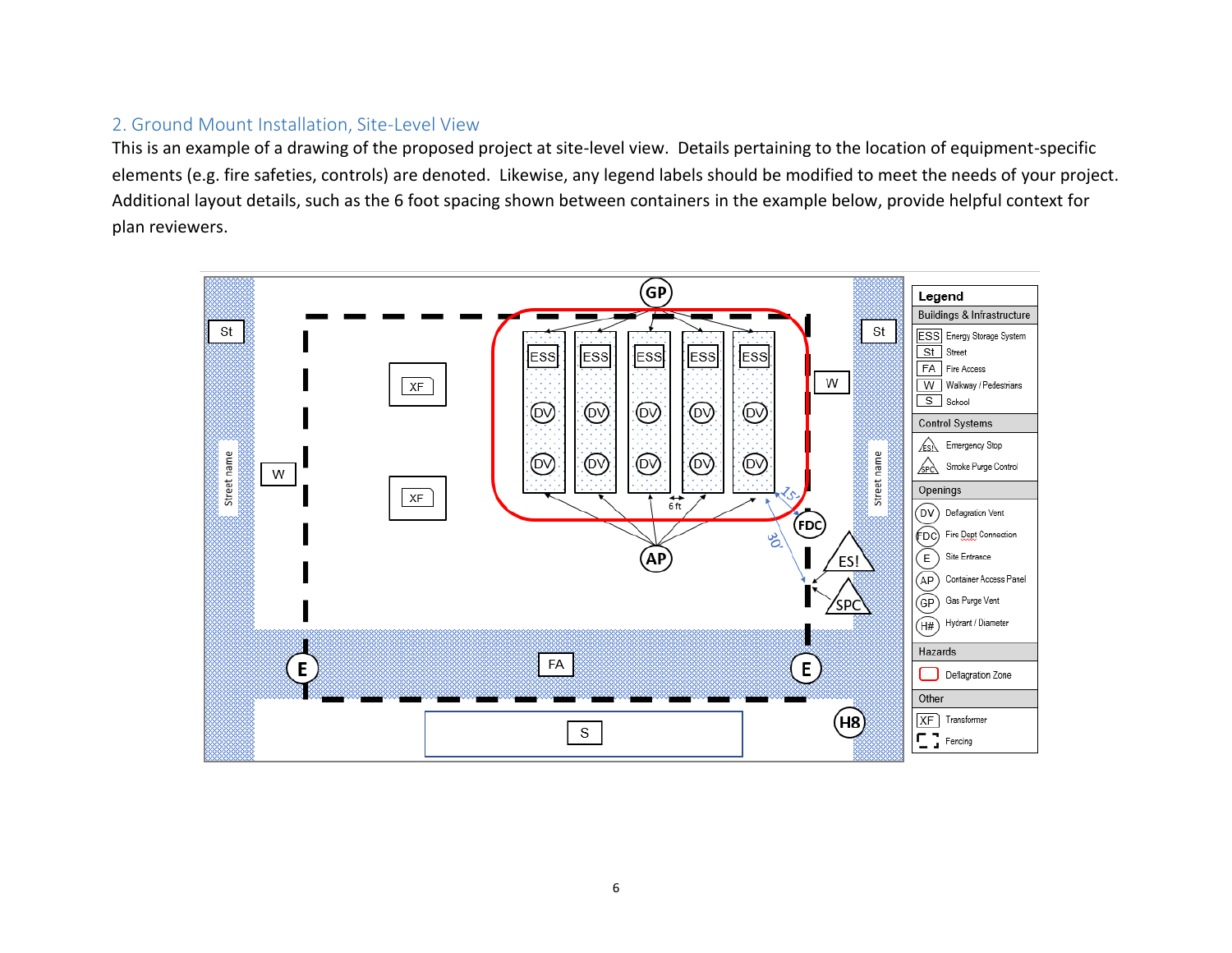## 3. Rooftop Installation, Aerial View

This is an example map image of a proposed rooftop installation. Note that this contains several of the same elements that are shown in Example 1 above (Aerial view, Ground-Mount installation), but some key elements are differept due to the nature of the rooftop setting – for example, there are no hydrants to be denoted on the image, while Rooftop Acces points are a key item for rooftop installations. Again, all elements must be adapted/modified to meet the unique needs and features of your project.

<span id="page-7-0"></span>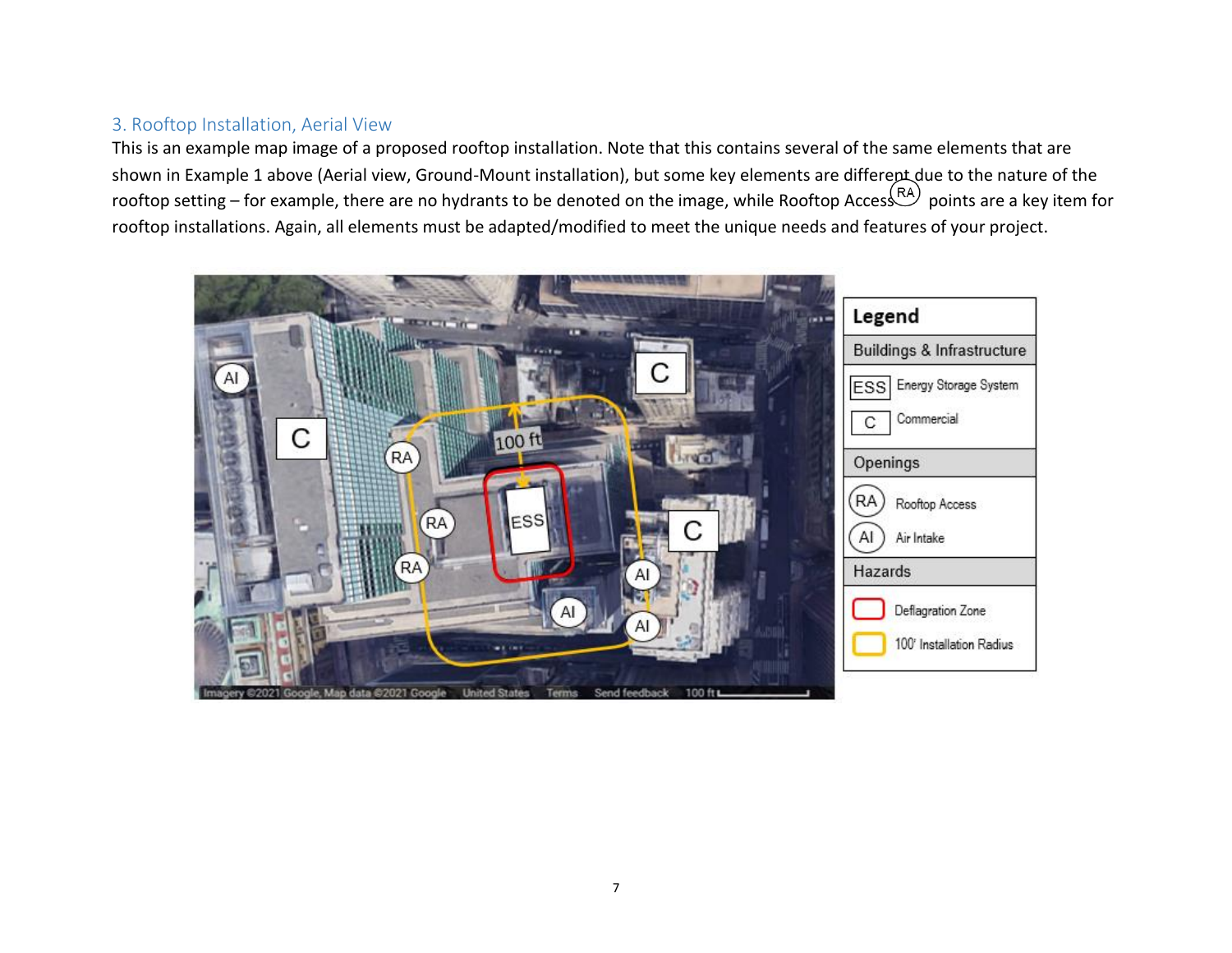## 4. Rooftop Installation, Site-Level View

The drawing below provides an example of the site-level view of the same proposed rooftop installation as shown in example 3 above.

<span id="page-8-0"></span>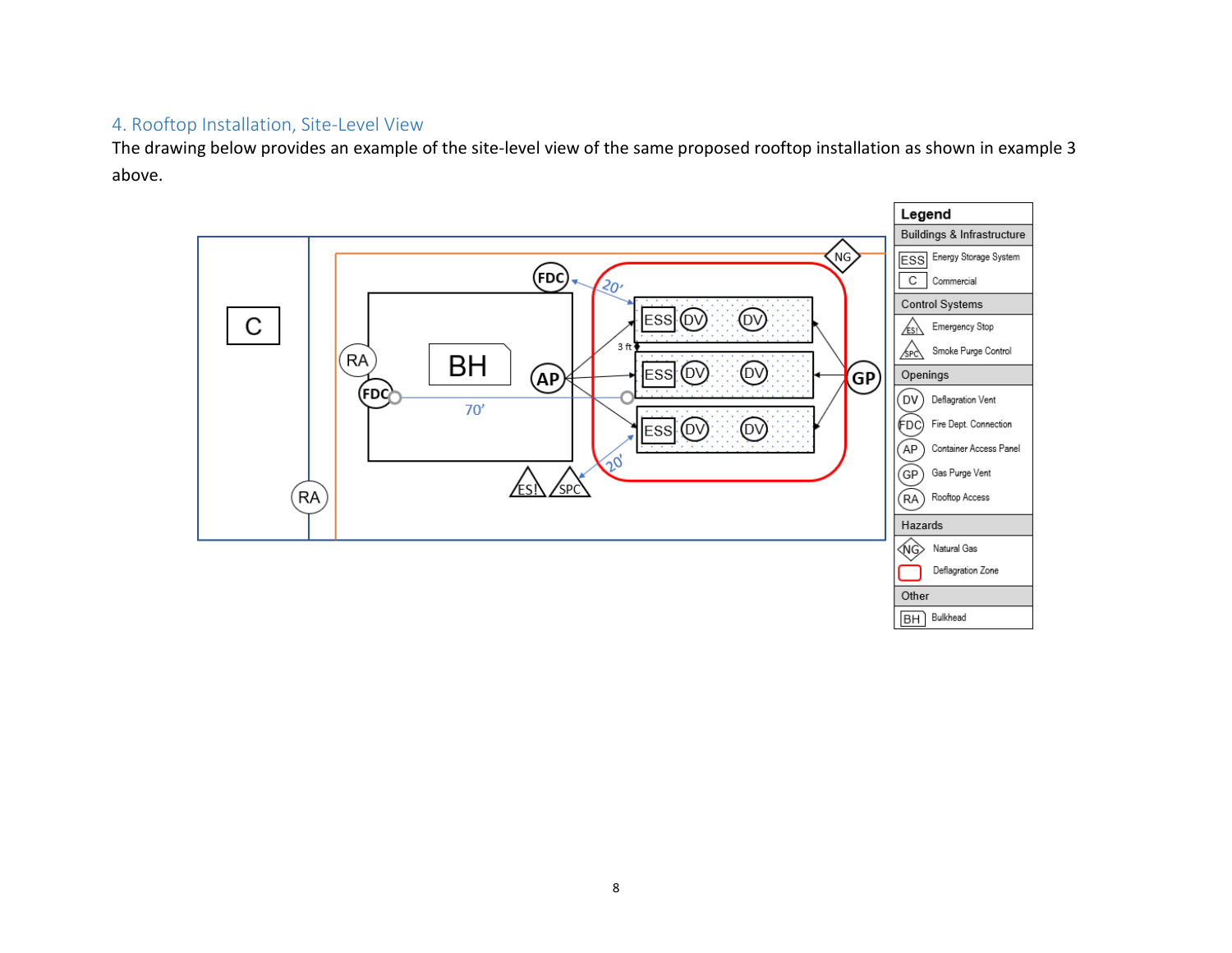# Appendix A: Legend Template Library

<span id="page-9-0"></span>